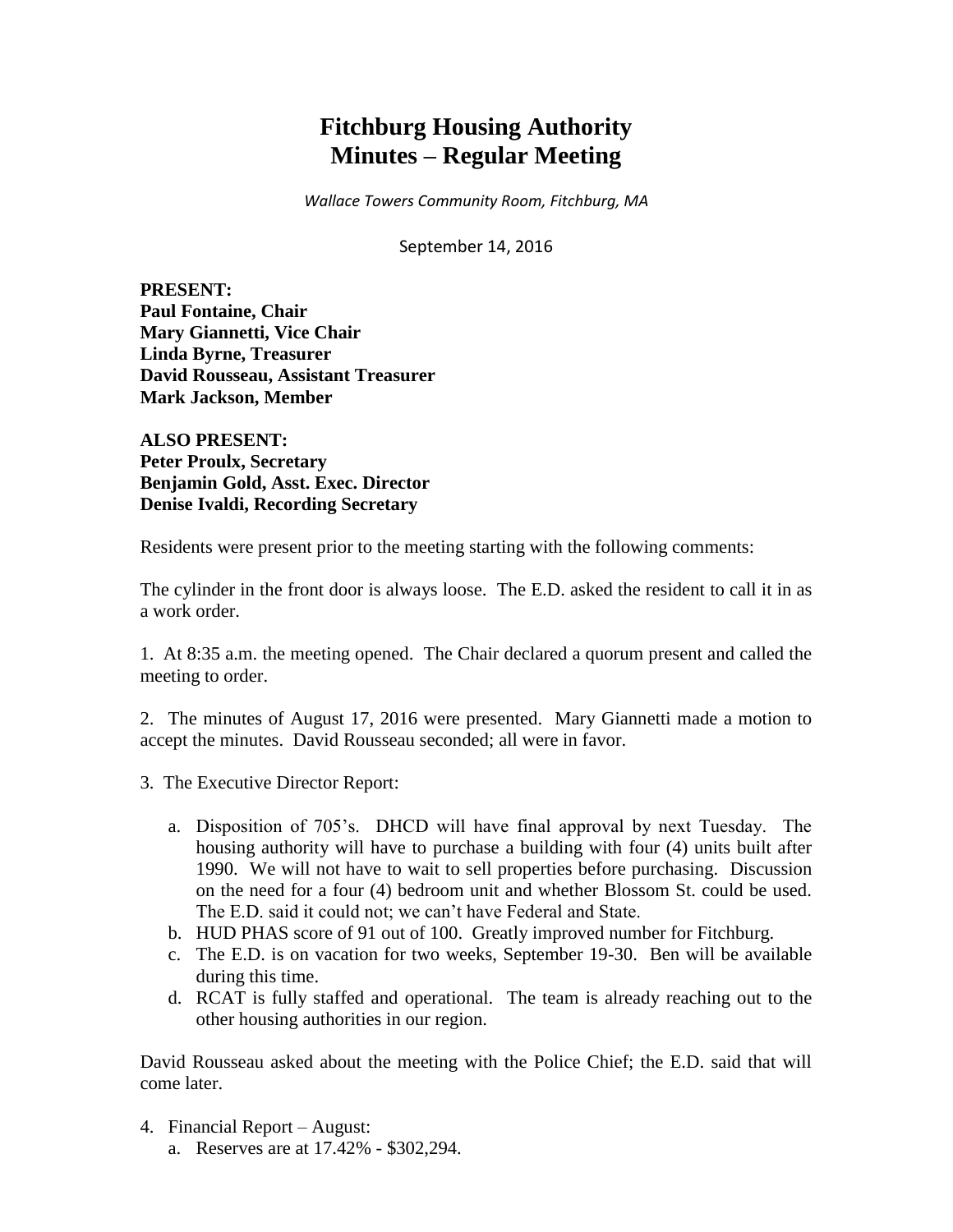- b. Page F4 Operating in good condition; rents are good.
- c. Ordinary Maintenance is in the negative; we are \$20,000 over budget.

David Rousseau made a motion to accept the July and August financial statements. Mary Giannetti seconded; all were in favor.

- 5. Modernization Report:
	- a. Wallace/Durkin Locks and Camera Prices came back high; projects were separated. New camera system specifications are being written.
	- b. Community Room at Day St. DHCD is altering scope of work; project is out to bid.
	- c. Daniels Heights Deck/Railing should be completed by Thanksgiving.
	- d. Green Acres vacant unit turnover  $-24$  units with severe damage to the ceilings (this winter). Project design to begin in October.
	- e. Daniels Heights Ramp out to bid.
	- f. Wallace Towers Door Openers out to bid in 2-3 months.
	- g. Wallace Towers Concrete/Brick \$100,000, repairs at this time. We need \$600,000 to do a complete job. We are working with DHCD for emergency funding, otherwise will be done in two phases.

Mary Giannetti asked if this work was included in the ModPHASE application. The E.D. replied yes, everything for the building was included.

- 6. State-Aided Housing Report:
	- a. 115 standard applications received; 1,030 applicants on the waiting list.
	- b. 94.48% occupancy, up from 93.52%.
	- c. Seven new vacancies.
	- d. High % of work orders completed within 24 hours.
	- e. State wide waiting list could be up by January 1, 2017. Ben and Cindy are working on marketing plan to include newspaper, radio and brochure. Hope to have something by the October meeting.
- 7. Section 8 Housing Choice Voucher Report:
	- a. 98% leased.
	- b. VMS Audit completed high performer.
	- c. Two staff at Day St.

Mark Jackson asked for explanation on port in/out. The E.D. gave examples of Puerto Rico to Massachusetts would be considered a port-in; Massachusetts to Florida would be considered a port-out.

8. Old Business: None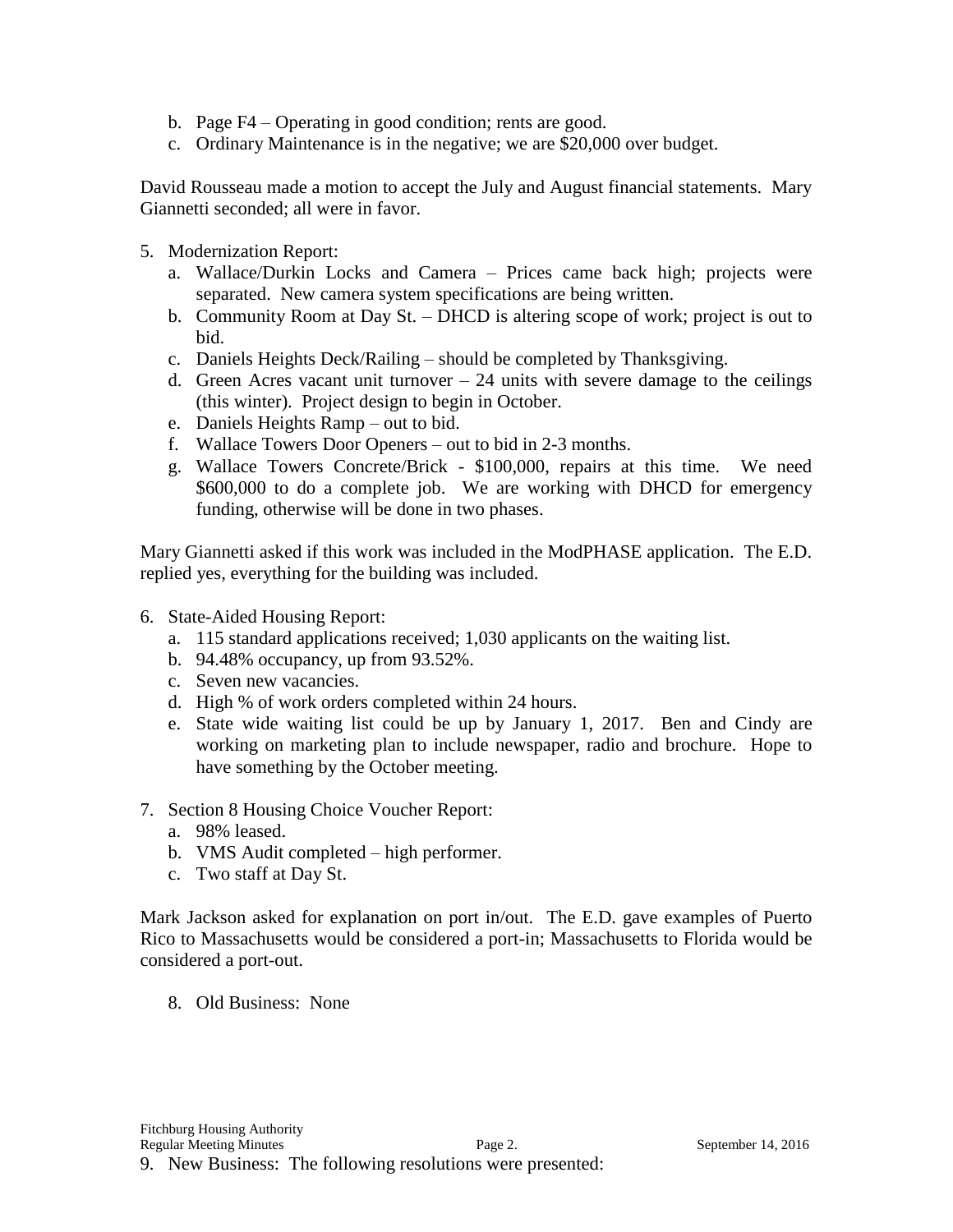## RESOLUTION AUTHORIZING THE ACCEPTANCE OF THE LOWEST BID FOR PEST CONTROL SERVICES

#### Resolution 2016-09-01

- WHEREAS: The Fitchburg Housing Authority has advertised for quotes for pest control services, and
- WHEREAS: The quotes were due on Wednesday, August 3, 2016 and three firms responded to our solicitation for pest control services *(see attached).*

## NOW THEREFORE BE IT RESOLVED,

That the Fitchburg Housing Authority Board of Commissioners approve the lowest responsive and eligible quote from Terminix, Woburn, MA for a one year contract, with two one-year options for renewal, in an estimated amount of \$8,650.00 per year (not to exceed \$25,000.00 per year) and authorize the Chair, or their designee, to sign said contract and/or any other documents necessary.

- RESOLVED, Motion made by Mary Giannetti to award the contract for pest control services for a total estimate of \$25,950.00 (a one year contract with two one-year options for renewal, not to exceed \$25,000.00 per year) to the lowest qualified bidder, Terminix, Woburn, MA and to authorize the signing of the contract, and/or any other documents necessary, by the Chair, or their designee.
- SECONDED, Linda Byrne seconded the motion, and the motion was passed by a unanimous vote.

On the next resolution, the Executive Director noted that the board was provided copy of the draft ModPHASE application. The initiative is using money that should have been given to the housing authorities. DHCD has \$25M from the Modernization budget for this initiative. The PACE program on the third floor at Wallace allows us to apply for this grant. The program keeps elders in place until they truly cannot stay in housing. The initiative could add 60 additional parking spaces for tenants; we will work with the court next door.

We have to prove that the building will still be functional 30 years from now. We will need a Letter of Support from the Resident Advisory Board. The application is due next week; FY2018 funding.